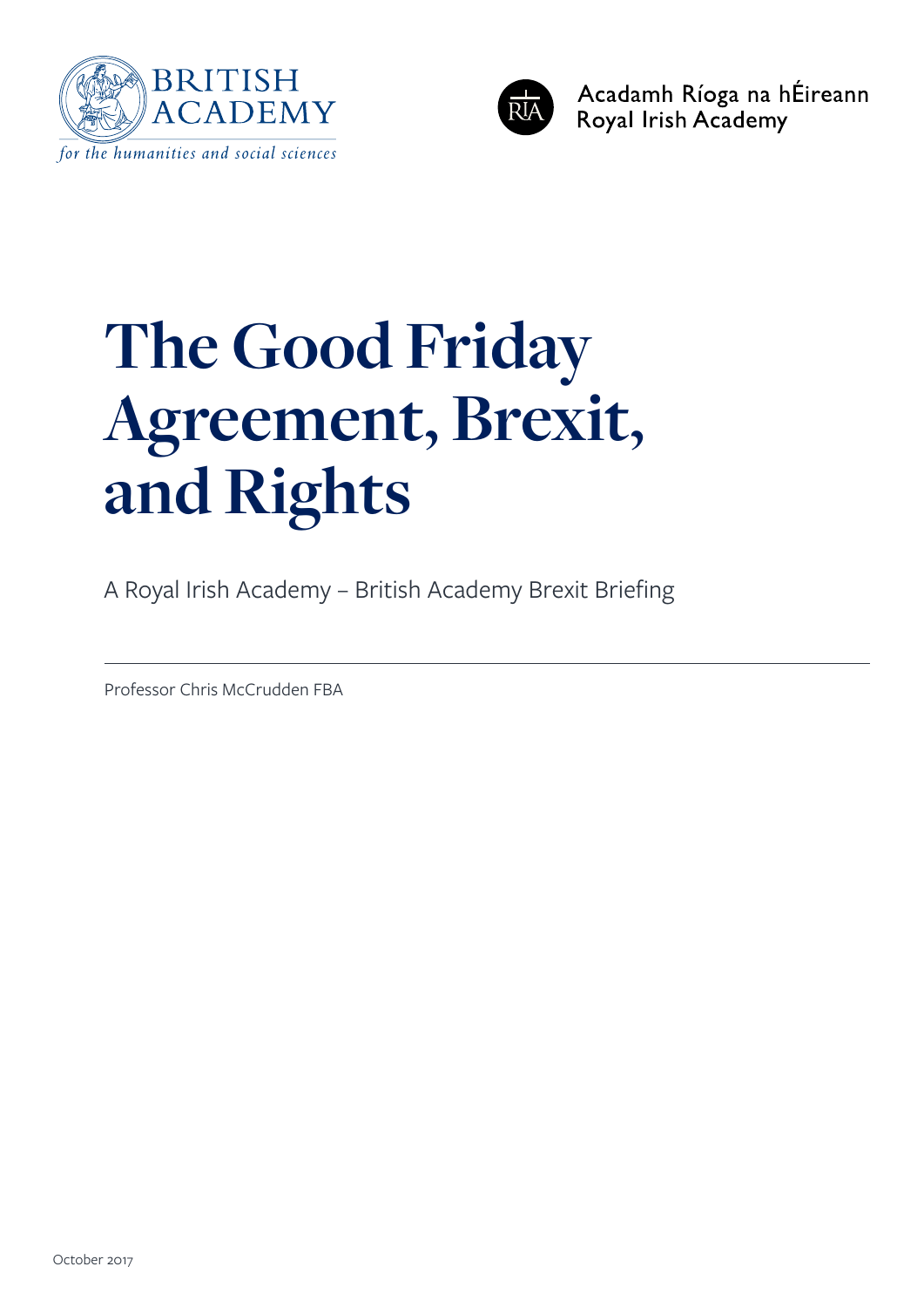#### **About this Series**

The Royal Irish Academy-British Academy Brexit Briefings is a series aimed at highlighting and considering key issues related to the UK's withdrawal from the EU within the context of UK-Ireland relations. This series is intended to raise awareness of the topics and questions that need consideration and/ or responses as the UK negotiates its exit from EU.

#### **The Royal Irish Academy/***Acadamh Ríoga na hÉireann* **(RIA)**

Ireland's leading body of experts in the sciences, humanities and social sciences. Operating as an independent, all-island body, the RIA champions excellence in research, and teaching and learning, north and south. The RIA supports scholarship and promotes an awareness of how science and the humanities enrich our lives and benefit society. Membership of the RIA is by election and considered the highest academic honour in Ireland.

#### **The British Academy**

The UK's independent national academy representing the humanities and social sciences. For over a century it has supported and celebrated the best in UK and international research and helped connect the expertise of those working in these disciplines with the wider public. The Academy supports innovative research and outstanding people, influences policy and seeks to raise the level of public understanding of some of the biggest issues of our time, through policy reports, publications and public events. The Academy represents the UK's research excellence worldwide in a fast-changing global environment. It promotes UK research in international arenas, fosters a global approach across UK research, and provides leadership in developing global links and expertise.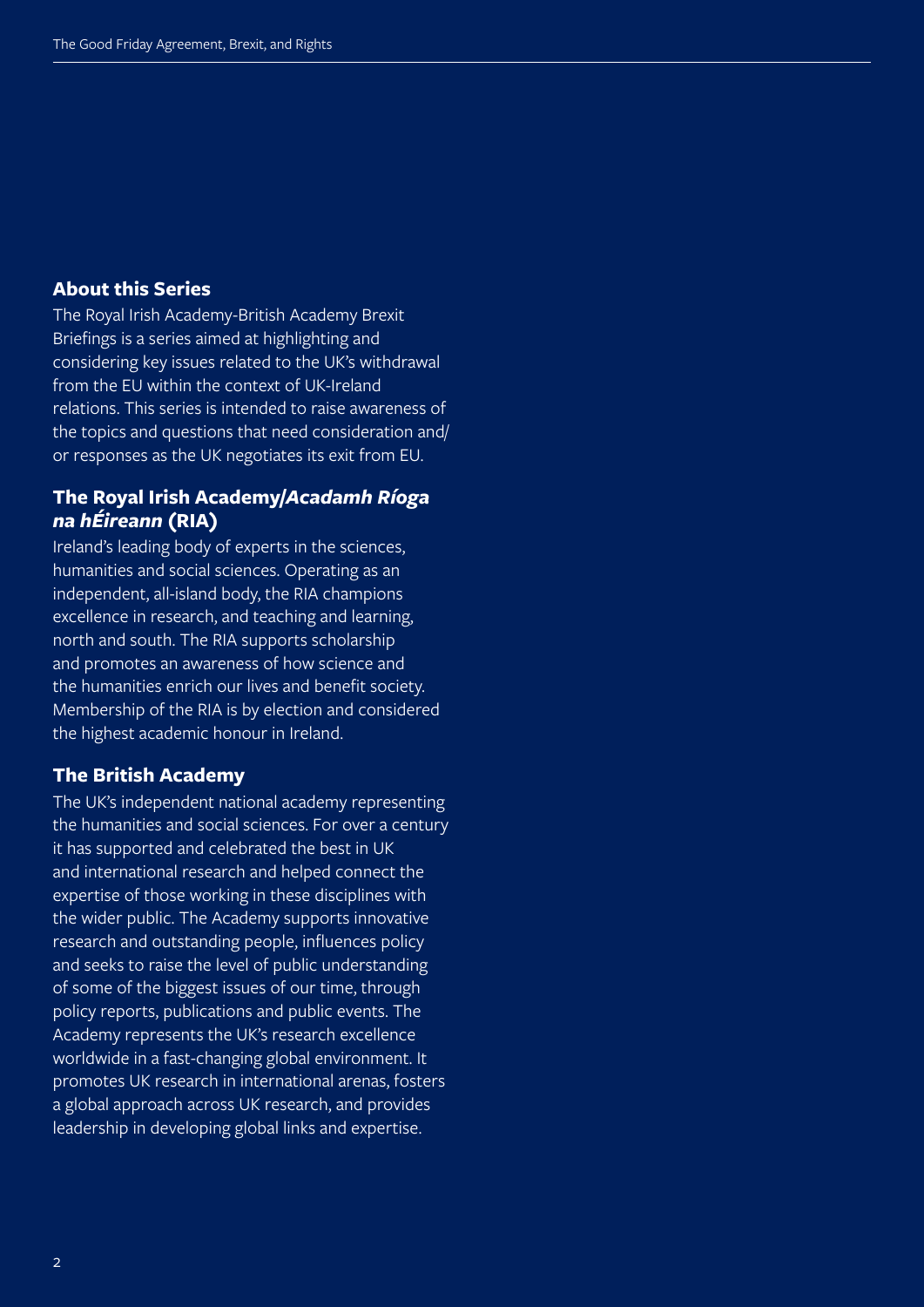## **Rights and the Good Friday Agreement**

The Good Friday Agreement ('the GFA') is both a peace agreement, and the basis for reformed government in Northern Ireland. It has three dimensions: an internal Northern Ireland dimension, providing for a Northern Ireland government based on power-sharing between nationalists and unionists; a North-South dimension, establishing mechanisms for greater co-operation between Ireland and Northern Ireland; and an East-West dimension, with mechanisms facilitating relations between Ireland and the various parts of the United Kingdom. Addressing the three sets of relationships was the basis for the peace process, and rights were one of the central instruments for achieving this.

The GFA was much more than a rights-driven document, but rights are central to each dimension. The sources of these rights are diverse, with devolved, national, international and supranational elements layered on top of each other. One set of rights recognises the dual-national makeup of the Northern Ireland population: a majority considering themselves British, a minority considering themselves Irish, and some considering themselves to be both. Another set of rights seeks to ensure respect for a broader set of human rights for all, including equality and non-discrimination rights, transcending the issue of differing national allegiances. Both are essential building blocks for the future Northern Ireland that the GFA envisaged.

The Agreement provides that the people of Northern Ireland may choose to have Irish citizenship or British citizenship, or both. Those born in Northern Ireland (and their spouses and children) are thus entitled (in the case of spouses after a period of residence) to both UK and Irish passports, although in practice

many have only Irish, or only UK, passports. The internal Northern Ireland dimension provides for strengthened anti-discrimination and equality legislation to be introduced. It also provides that the governance arrangements in Northern Ireland will include human rights protections based on the European Convention on Human Rights ('the ECHR'). A Human Rights Commission is established, with the role (among others) of developing proposals for a Northern Ireland Bill of Rights to supplement the ECHR. The North-South dimension provides that human rights protected in Ireland (including socioeconomic rights, such as labour and employment rights) will be equivalent to those in Northern Ireland, that Ireland would incorporate the ECHR into Irish law, that there would be a joint committee of the Northern Ireland and Irish human rights commissions, and that an all-Ireland Charter of Rights would be produced.

The linkage between the protection of rights and the GFA is important in another respect. Rights established before the GFA was concluded often underpin aspects of that Agreement, which in turn often significantly contributes to their smooth operation in practice. The North-South and East-West dimensions were preceded by the common travel area arrangements (CTA), which provide for free movement rights on the island of Ireland, and between the island of Ireland and Great Britain. These rights are more extensive than those that derive from the principle of freedom of movement in EU law, the CTA itself is currently not legally enforceable under either UK or Irish law.

Over time, and largely arising out of the CTA arrangements, reciprocal rights for UK and Irish nationals (some of which are legally enforceable) now include the right to enter and reside in the UK and Ireland, the right to work, the right to study, access to social welfare entitlements and benefits and access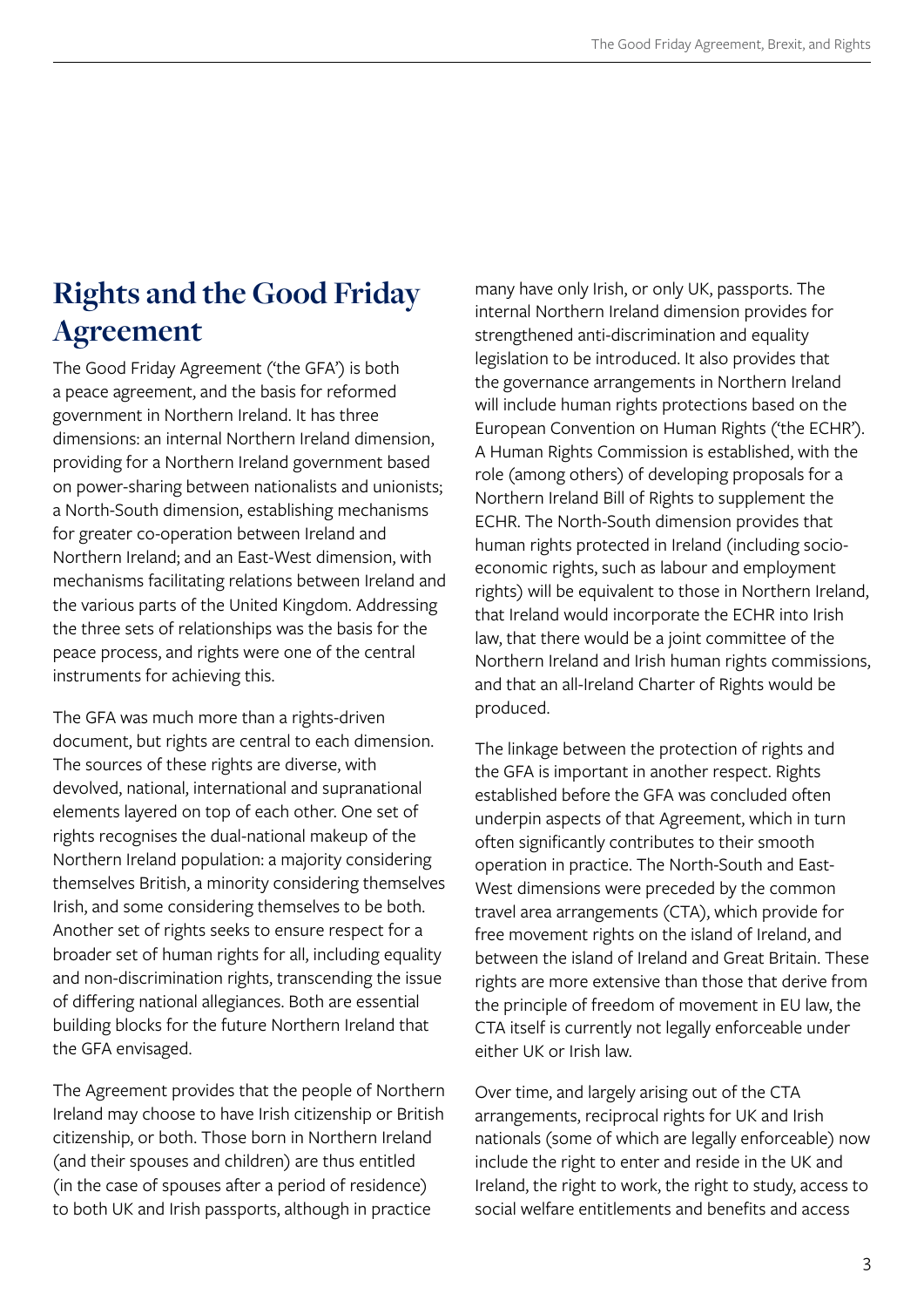to health services, and the right to vote in local and parliamentary elections. Some equality rights also significantly predated the GFA. In both cases, these rights provided some of the key policies that the GFA built on. Recognising this, the GFA, in turn, directly provides for these rights to be further strengthened (in the case of equality), or indirectly builds on and assumes the existence of these rights (in the case of the CTA), without therefore having to specifically address them.

When it was concluded, the GFA clearly presupposed that both Ireland and the United Kingdom would both be members of the European Union -- no one even contemplated the idea that one of them might leave the EU, a view endorsed by the UK Supreme Court in *Miller*. This significantly affected the way in which rights in the GFA were dealt with. This, in turn, affected the framework of the Northern Ireland Act 1998 and, indirectly, the wider UK devolution settlement. Whilst the EU was never conceived as the sole guarantor of rights in Northern Ireland, rights deriving from the EU are, nevertheless, an important dimension of the post-GFA architecture.

In particular, rights deriving from the EU provided one element of the common understanding of rights shared between the UK and Ireland (the other important dimension being the ECHR). In addition, there is a wide range of rights afforded to people in Northern Ireland directly under EU law. These include the European Single Market's four freedoms (free movement of goods, capital, services, and people), and rights such as EU equality law, that together with domestic anti-discrimination law, partially meet obligations under the GFA. The common travel area arrangement between the UK government and the Irish government operates in tandem with the free movement provisions of EU law, to such a degree that it is often difficult to disaggregate what is the precise source of the particular free movement right in issue.

The fact of both the UK and Ireland being in the EU also underpins and significantly delivers on the GFA requirement that rights in Northern Ireland will mirror those in Ireland, and vice versa. Ireland and Northern Ireland are both bound by the EU Charter of Fundamental Rights, for example, when government implements EU law. Ireland and Northern Ireland are both subject to the fundamental rights jurisprudence of the Court of Justice of the European Union ('the CJEU'), part of EU law's general principles. General principles are applied by the CJEU and domestic courts, for example, as an aid to interpretation of EU law; examples of general principles include fundamental rights, including equality. Ireland and Northern Ireland have similar employment rights where these are derived from EU law, such as the provisions regarding working time. Ireland and Northern Ireland accord a similar status to EU-derived rights.

More broadly still, these rights are common EU-wide rights, and therefore affording a degree of distance above and beyond the local and national spheres in both the formulation of these rights and their enforcement. In practical terms, the principle of the supremacy of EU law, together with requirements regarding the direct effect of EU law at the national level, mean that domestic courts in both Ireland and the UK must disapply primary legislation, or a rule of the common law, or strike down secondary legislation, if the domestic law is in breach of EU law. Given the nature of the community divisions which the GFA seeks to address, this is a significant feature.

As importantly, the EU dimension provides a right to supervision and ultimate enforcement of the rights at the supra-national level. In particular, access to the Court of Justice of the European Union, by way of references to the Court by national courts, enable individuals to vindicate EU-derived rights and to secure a wide range of remedies. EU law thus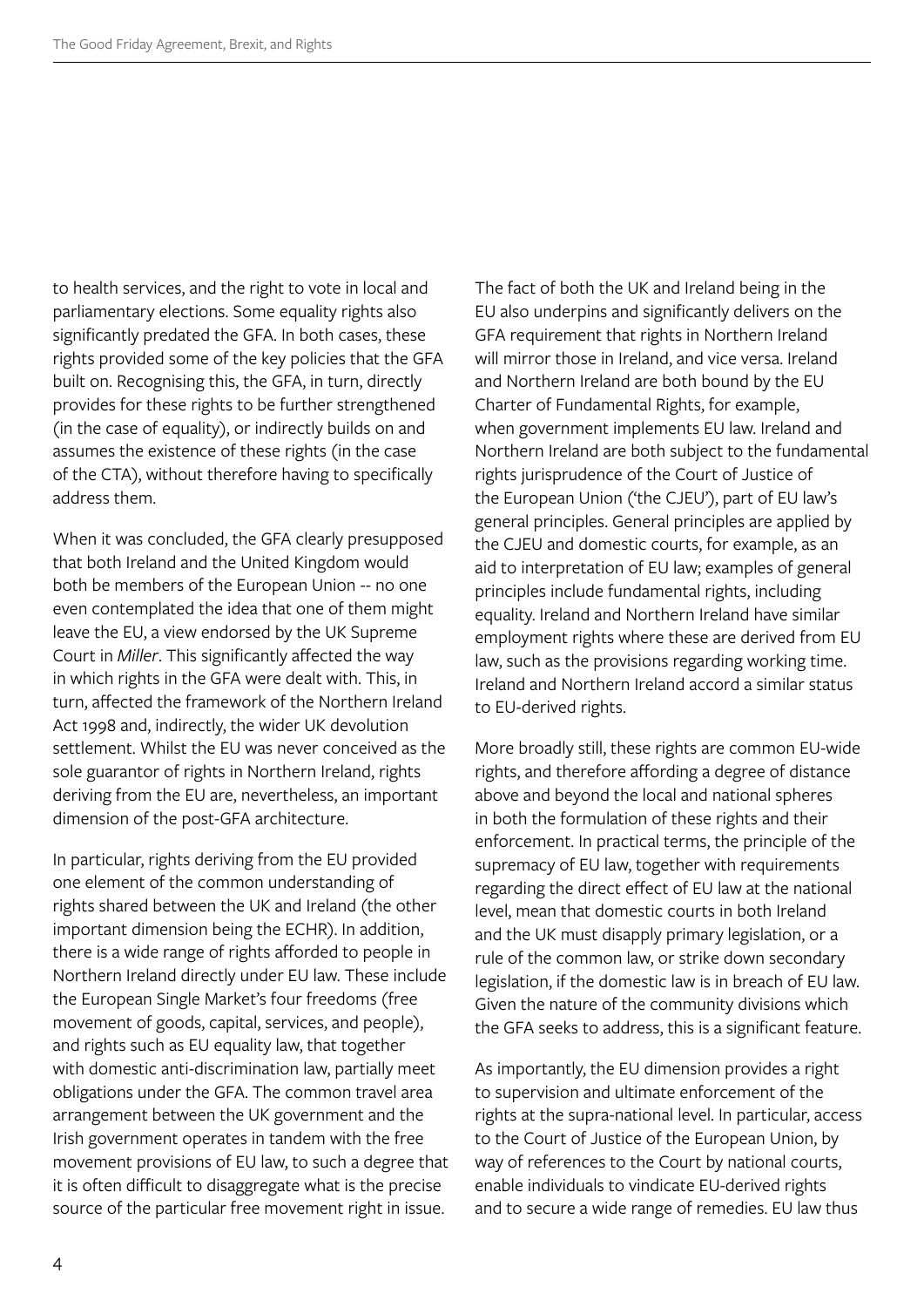establishes effective mechanisms for making rightsviolators accountable in ways that complement and supplement judicial remedies under the ECHR and the domestic law of Northern Ireland. So, for example, EU law now provides for damages against the UK government for failure to implement EU directives (termed *Francovich* damages) that act as a powerful incentive to comply. Such damages are not otherwise available under existing UK law.

In short, several of the rights and entitlements that are provided for directly or indirectly in the GFA are themselves either directly or indirectly underpinned by EU law, and its system of effective remedies. But the political effect of common membership in the EU goes beyond even that, underpinning the requirement that the UK provide for the ECHR to be implemented in Northern Ireland, by virtue of the political requirement that Member States of the EU should be parties to the ECHR.

## **Problems for rights in Northern Ireland posed by Brexit**

The United Kingdom's exit from the EU will thus affect the extent and delivery of a wide array of rights in Northern Ireland unless effective steps are taken to ameliorate its effects. The following range of rights will all potentially be affected: EU-underpinned rights, particularly those specifically mentioned in the GFA (such as equality rights); fundamental rights deriving directly from EU membership, including those in the EU Charter of Fundamental Rights; labour and employment rights deriving from EU law; and the right to an effective judicial remedy.

Given its history, adversely affecting these rights could have significant consequences that are specific to Northern Ireland and more severe than will be the case in any other part of the UK. Northern Ireland is the only part of the UK which, after Brexit, will share a land border with the EU, and thus free movement rights are of particular importance. Any undermining of the operation of the CTA challenges a principal objective of the GFA, that the importance of the land border should be minimised. Equality law is of considerable constitutional importance in Northern Ireland, given the extent of discrimination that dogged its history. Indeed, human rights protections generally have a particular salience in the politics of Northern Ireland, given the history of terrorism and state responses to it. Such measures offered reassurance that Northern Ireland was embarking on a programme of real change.

Leaving the EU would also impact on the *remedies* available for the enforcement of rights in Northern Ireland, in particular the extent to which human rights obligations limit Parliamentary sovereignty, an important part of the political settlement. In this respect, the remedies available under EU law for a breach of equality law, for example, are potentially more far-reaching than the remedies available under the Human Rights Act 1998, the Northern Ireland Act 1998, and domestic anti-discrimination law. This is because EU-based remedies include the power for courts to disapply UK law that is contrary to EU law, and to award *Francovich* damages to an individual who suffers loss as a result of the government's breach of EU law. These represent forms of remedy that could be employed by a Northern Ireland court currently – including in the context of EU human rights and equality provisions. Because of the supremacy of EU law, national law is thus prevented from reducing rights protections below EU standards, at the same time ensuring common North-South equality protections as required by the GFA. Unless specific measures are taken to provide otherwise,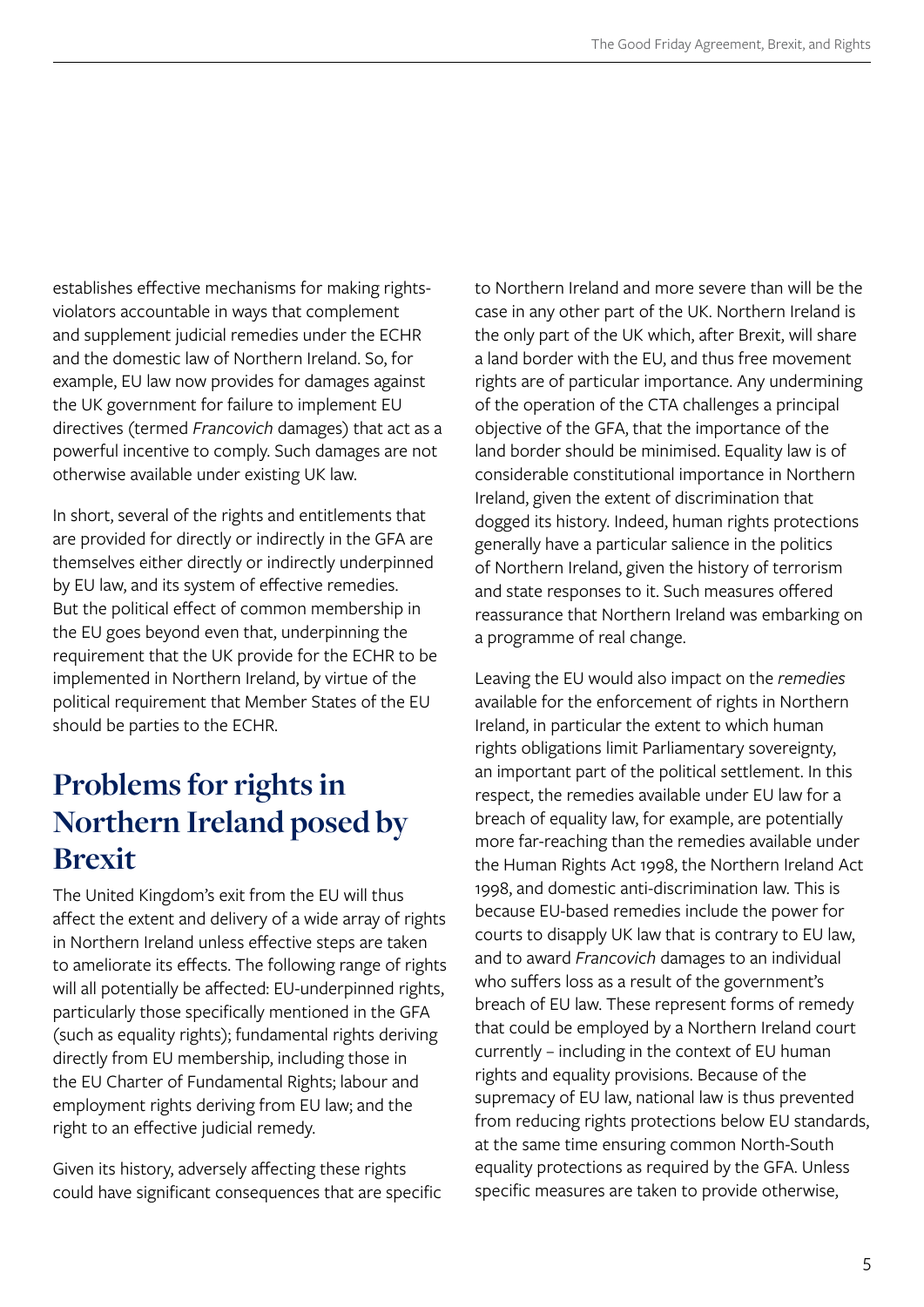exiting the European Union will mean remedies such as this, enforceable domestically and supra-nationally, will be irrevocably lost. Individuals would, for example, have a right to compensation, if at all, only under UK law, and that right could be reduced or limited or removed by UK legislation.

Whether these consequences are good or bad is ultimately a matter of subjective political judgement. Some may consider that problems were created in trying to insert what is sometimes seen as a more rigid, EU culture of rights into the UK, and that removing this would be for the best. Differences between the UK and the EU over the best approach to take have long been a source of tension, and it would be misguided to suppose that the EU's approach was always necessarily to be preferred, simply because it derived from the EU. Traditional UK approaches to the protection of rights, through common law and Parliamentary legislation should not always be assumed to result in less good protection of rights.

Nor, of course, should we assume that a rightsbased approach, whether derived for the EU or not, is always the best way of tacking political problems. Sometimes, they may damage relationships, when for example claiming rights results in a principled stand-off rather than political negotiation. And it is a political judgment whether the use of rights to underpin a social-market economic system, by way of socio-economic rights such as labour rights, is preferable to de-regulated, neo-liberalism.

That said, others will consider that relying exclusively on politics rather than legal rights, and on traditional British approaches to such rights, both contributed to the unfortunate state of affairs in Northern Ireland that the GFA's rights-oriented approach, and the Agreement's assumption of the continuing role of EU-underpinned rights, were designed to change.

The failure of the UK Supreme Court to develop robust common law constitutional protections for rights arising from the GFA in the *Miller* case, which involved a challenge to the triggering of Article 50, further undermined the assertion that such an approach would easily replace EU-derived rights in Northern Ireland.

Supporters of EU-derived rights would also suggest, no doubt, that the relative success of a social-market economy during the 1990s was one of the conditions which allowed the GFA to come into being, and with it a period of uneasy, but nevertheless significant, peace. The important political point is not that there is disagreement about the importance of rights in Northern Ireland – that is obvious – but that this disagreement is a difference that divides the two communities, and reigniting the debate over rights has thus a significant destabilising effect.

Turning from the politics and economics of rights to the difficulties arising from Brexit for the modalities of rights protections, there is a significant additional uncertainty, arising from the structure of the devolution arrangements currently in place, that will affect the status of rights protections in Northern Ireland after Brexit in two respects.

First, the powers available to the Northern Ireland Assembly and Executive are currently limited by the EU law compliance provisions of the Northern Ireland Act 1998. The Assembly is not capable of legislating, and Northern Ireland departments are not competent to act, in breach of EU law. The exercise of devolved powers that overlap with EU law must therefore not only comply with the substantive provisions of EU law, but also the fundamental rights law that in turn conditions these substantive provisions. This imposes a significant constraint; Ministers may not discriminate against men who have sex with other men in establishing the criteria for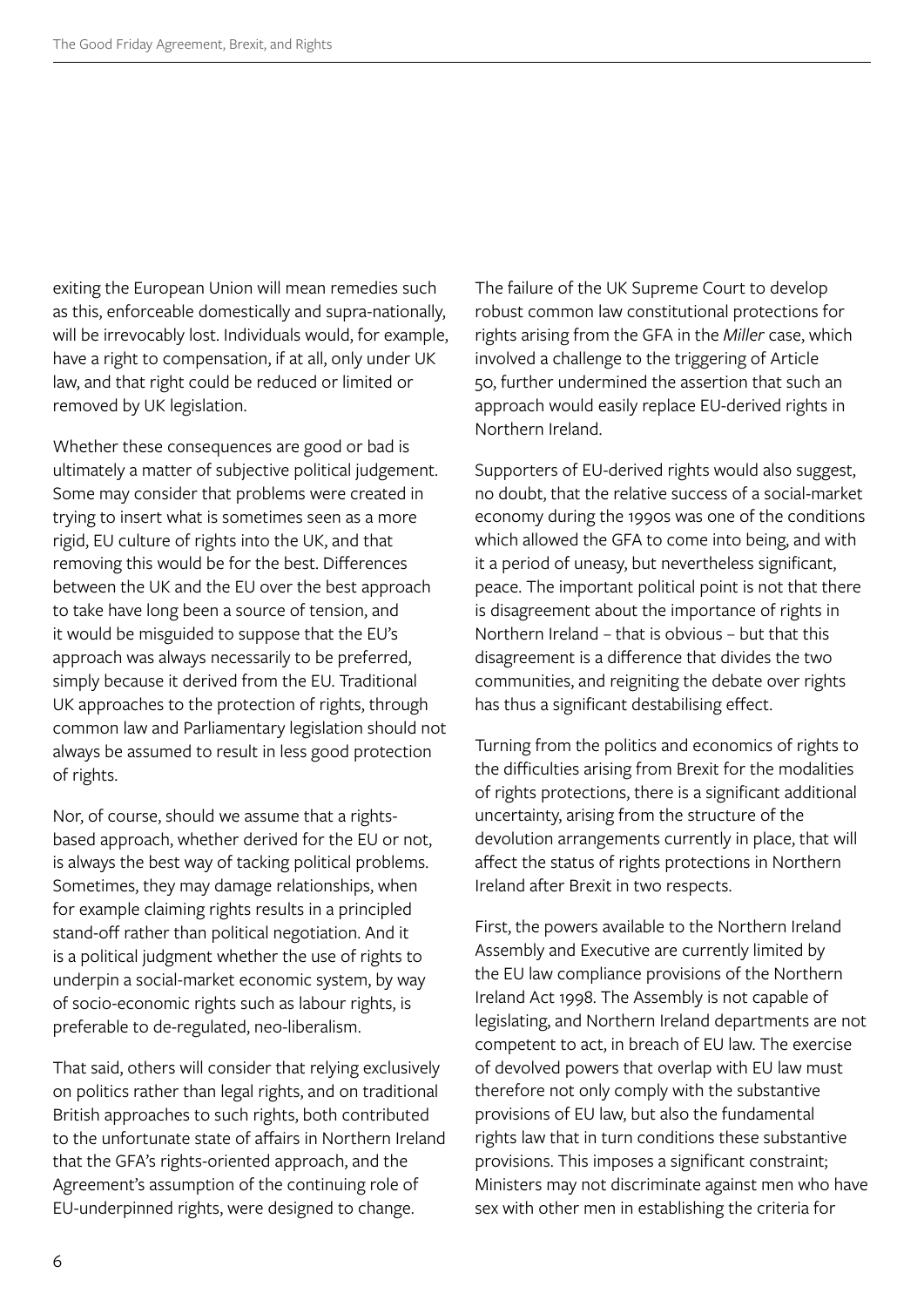blood donations, to take a recent example. Getting rid of this constraint would thus significantly *increase* the powers of the Assembly and Executive; it would place issues that remain contentious between the communities, and that are currently beyond their powers, now potentially within their powers.

Second, at the moment, powers have been devolved to the Northern Ireland Assembly and Executive that enable those bodies to legislate and implement rights that, in part, derive from EU law. Equality law is the most prominent example. After Brexit, existing areas of EU competence will be repatriated to the UK, but there is considerable uncertainty as to which of these competences will be allocated to Westminster/ Whitehall, and which to the devolved governments across the UK. There is thus the potential for Brexit to lead to a significant *decrease* in the powers of the Assembly and Executive, such as the EU competencies which engage equality and human rights.

Brexit has the potential, therefore, to reshape devolved government, by both increasing the powers of devolved institutions in some respects, and decreasing their powers in others, in both cases adding to the political difficulties of forming and maintaining devolved government in Northern Ireland.

A further difficulty for rights protections in Northern Ireland from Brexit is that the existing EU-regulated single market system, one relatively sympathetic to aspects of labour rights, for example, will need to be replaced with something different and, potentially, much less sympathetic to these requirements, which is a significant difficulty for supporters of the existing social-market economy. The UK's stated aims, post-Brexit, include reaching extensive trade and investment agreements with states other than the EU, such as the United States. The question that

will arise in this context is what deregulation other states with which the UK wishes to conclude an agreement require, in order to conclude the deal. In such agreements, the principal issue is often not the question of tariff barriers, but non-tariff barriers, which may be seen by the other state to include regulatory standards in the UK that the other state considers a barrier to entry into the UK market. Examples would include regulatory standards such as restricting hormones in beef, but it could equally include some types of rights protections, particularly in the area of labour rights and equality.

The potential impact on human rights in Northern Ireland of leaving the customs union and introducing new immigration controls, as is currently envisaged by the UK Government, are also significant. Leaving the customs union will require customs controls of some kind, which will require some policing. So too, current discussions on future UK immigration policy suggests an imminent immigration clampdown. Taken together, it would be reasonable to suppose that there will be a need for enhanced police powers, and increasing police activity on and around the border between Ireland and Northern Ireland. To the extent that this involves policing by bodies other than the Police Service of Northern Ireland, such as the UK Border Force, such bodies may be outside the police accountability mechanisms established in Northern Ireland since 2001. A return to much more contentious policing would potentially have significant negative effect in Northern Ireland on public confidence in the rule of law.

Finally, a significant layer of rights protection in Northern Ireland now derives from the Human Rights Act 1998 and the ECHR. Proposals to replace the Human Rights Act 1998 with a UK Bill of Rights, and the possible withdrawal of the UK from the ECHR, although temporarily stayed, have not gone away. During the recent UK General Election, the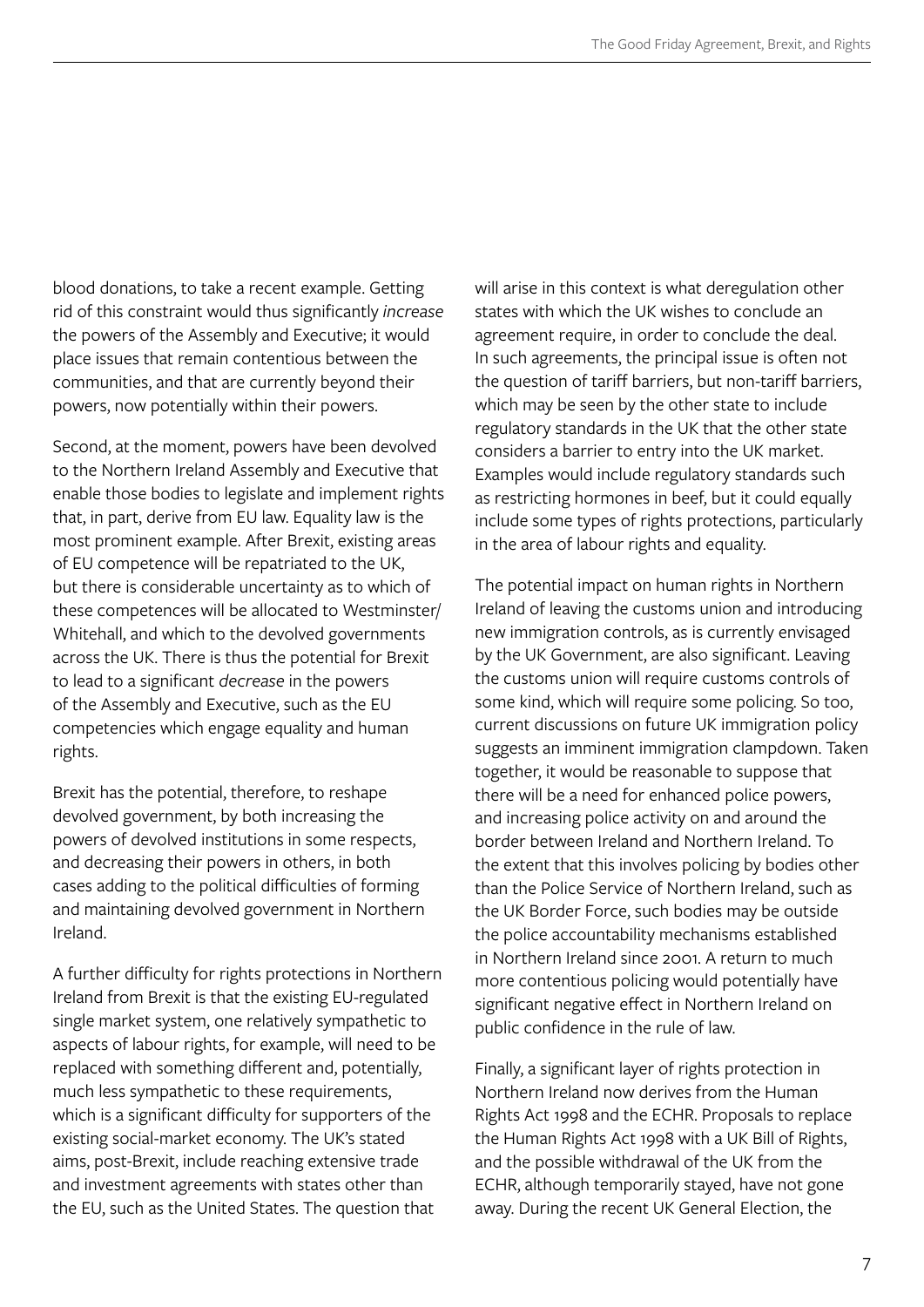Conservative Party committed a future Conservative Government not to leave the ECHR or replace the Human Rights Act during the term of this Parliament, but that commitment is time-limited. Brexit will remove the significant political requirement that the UK continue as member of the ECHR, and effectively implement the ECHR in practice, as part of its responsibilities as an EU member state. Since the ECHR would, in the absence of anything more robust, be the primary external constraint on new post-Brexit UK-Ireland arrangements in areas such as immigration, customs, intelligence-gathering, and data-protection, weakening the status of the ECHR is of considerable significance.

## **Rights in the negotiations: the EU-27's position**

Once the withdrawal process was formally underway, with the transmittal of the Prime Minister's letter triggering Article 50 in March 2017, the European Council set out its negotiating guidelines, which indicated that the Irish Government had persuaded the EU to seek to guarantee the Good Friday Agreement in the negotiations. The Guidelines referred, in particular, to the "unique circumstances on the island of Ireland," which required "flexible and imaginative solutions," including in order to avoid "a hard border, while respecting the integrity of the Union legal order." In this context, "the Union should also recognise existing bilateral agreements and arrangements between the United Kingdom and Ireland which are compatible with EU law". These "agreements and arrangements" include both the CTA arrangements and the GFA, "in all its parts".

The European Commission negotiating directives elaborated on these guidelines, drawing attention to two issues of particular significance in the Irish context: First, "[f]ull account," said the paper,

"should be taken of the fact that Irish citizens residing in Northern Ireland will continue to enjoy rights as EU citizens." In addition, "[e]xisting bilateral agreements and arrangements between Ireland and the United Kingdom, such as the Common Travel Area, which are in conformity with EU law, should be recognised." An Irish Government priorities paper on the Article 50 issues that are unique to Ireland, drew attention to a third rights issue, in addition to the CTA and EU citizens' rights in Northern Ireland, namely the right of the people of Northern Ireland to choose either UK or Irish citizenship: "The [Irish] Government", it stated, "will also ensure the protection of the rights of those in Northern Ireland who choose to exercise their right to hold Irish, and thus EU, citizenship, and will advocate for continued EU engagement in Northern Ireland."

Not only have the rights identified as related to the issue of Ireland/Northern Ireland become increasingly specific, but their importance in the negotiations as a whole has been significantly enhanced. The EU-27 has made it clear that it considers that there are two separable phases in the negotiations with the UK concerning Brexit. The first set of negotiations concern the exit arrangements, and the EU-27 has identified three key issues on which "sufficient progress" needs to be made, before the second phase (of conducting negotiations on the future relationship between the EU and the UK, including trading relationships) can take place. These three key issues are: (i) the financial settlement concerning existing and future UK commitments; (ii) the position of EU citizens in the UK, and vice versa; and (iii) addressing the problems that arise for the ROI and NI from Brexit, including the threat to the Good Friday Agreement. The second and third of these engage areas of rights protections of particular relevance for Ireland/ Northern Ireland.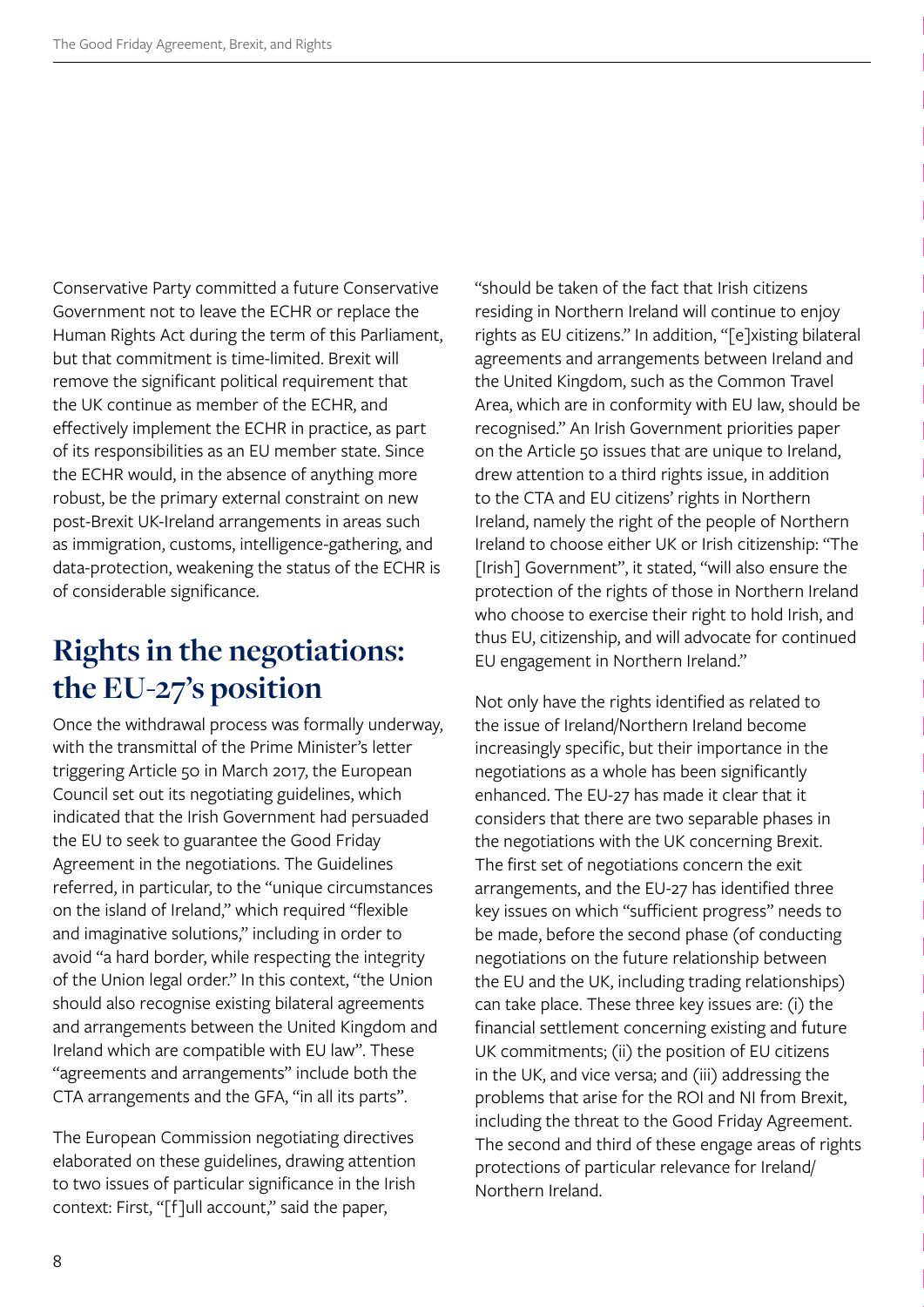The EU-27's paper on "Guiding Principles for the dialogue on Ireland/Northern Ireland," published in September marked a considerable deepening of the EU-27's commitments to protect rights in Northern Ireland. As regards citizenship, the paper stated that: "Full account should be taken of the fact that Irish citizens residing in Northern Ireland will continue to enjoy rights as EU citizens. To this end, the Withdrawal Agreement should respect and be without prejudice to the rights, opportunities and identity that come with European Union citizenship for the people of Northern Ireland who choose to assert their right to Irish citizenship."

The CTA was recognised as "fundamental to facilitating the interaction of people in Ireland and the United Kingdom" and "underpin[ing] the peace process and the provisions of the Good Friday Agreement, in particular the citizenship and identity provisions…". The paper identified what it considered the United Kingdom's "readiness to ensure that the Common Travel Area can continue to operate without compromising Ireland's ability to honour its obligations as a European Union Member State, including in relation to free movement for European Economic Area nationals to and from Ireland."

In addition, however, the EU-27 went significantly beyond the protection of EU and Irish citizenship rights and free movement, including specific mention for the first time of the broader set of rights protections associated with the GFA. Regarding these, the paper stated: "The Good Friday Agreement includes provisions on Rights, Safeguards and Equality of Opportunity, for which European Union law and practice has provided a supporting framework in Northern Ireland and across the island." It continued: "The Good Friday Agreement requires equivalent standards of protection of rights in Ireland and Northern Ireland."

As a result, the aim of the negotiations from the perspective of the EU-27 is now that the United Kingdom "should ensure that *no diminution of rights* [in Northern Ireland] is caused by the United Kingdom's departure from the European Union, including in the area of protection against forms of discrimination currently enshrined in Union law" (emphasis added). The EU-27's negotiating position on Ireland does not distinguish between what is necessary for the long term on Ireland, and what may be necessary in any implementation/transition period. In other words, what is described above relates to the final agreement. (So far, there is no indication that the EU-27 will require equivalent non-regression in the rest of the United Kingdom, and in that context, one could imagine significant differences on what the EU would require on rights between any transition period and the final agreement.) This is a powerful statement of intent on the part of the EU 27, committing the EU 27 to engaging with the UK to ensure that it will provide for the non-regression of a significant part of the existing *acquis* of rights protection in Northern Ireland. There is, however, a very significant gap between the EU-27 and the UK on this, particularly concerning the protection of general equality and human rights protections other than those concerned with citizenship.

## **Rights in the negotiations: the UK's position**

The approach adopted by the UK Government to rights issues in Northern Ireland is, thus far, less clear and less extensive. There is broad agreement on some of the general principles: to avoid a return to a hard border; to maintain the CTA; to make sure that nothing is done to jeopardise the peace process in Northern Ireland; and to continue to uphold the GFA. Beyond informally agreeing these broad principles,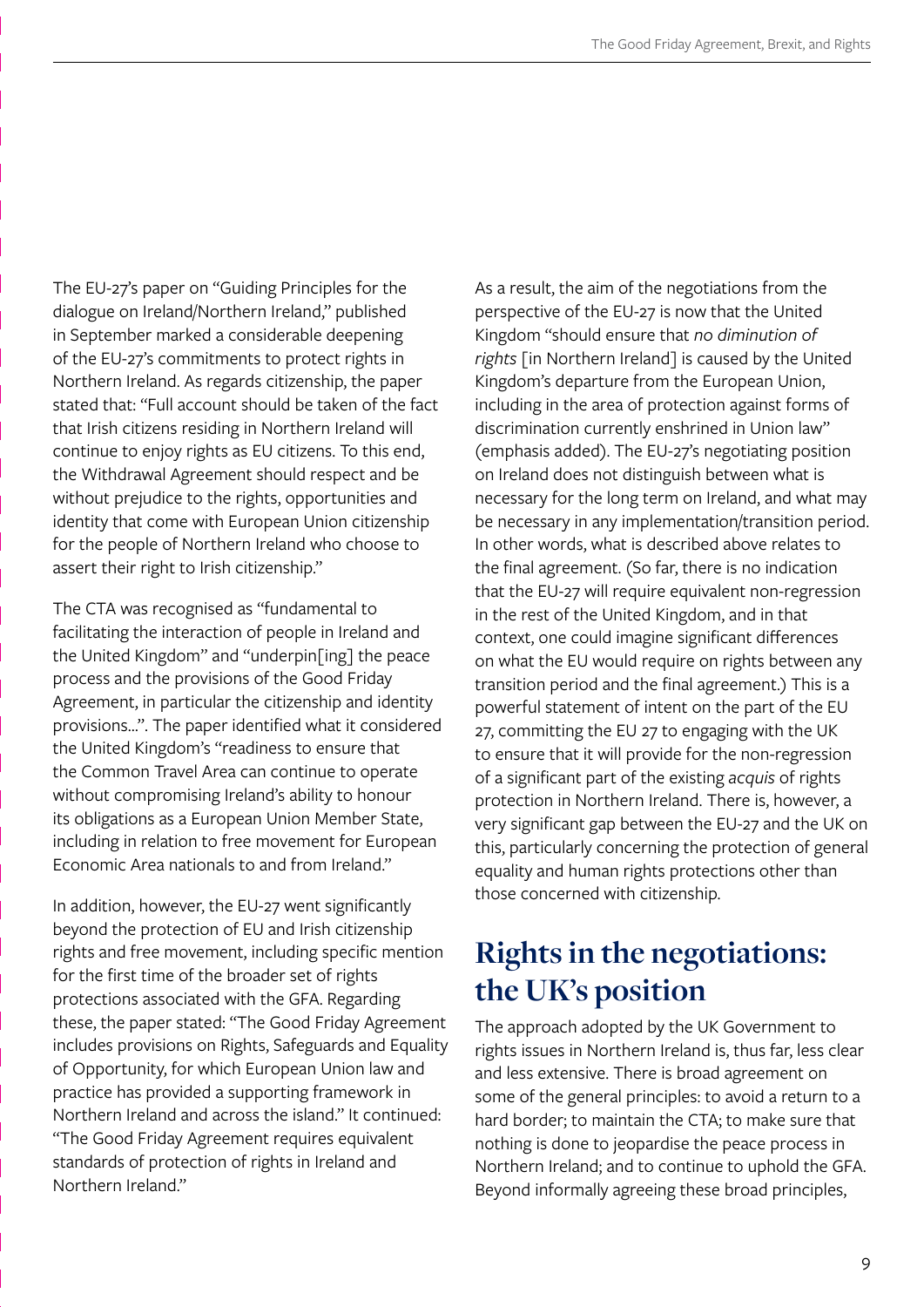however, there is relatively little agreement, thus far, on any details on how these commitments can be made operational in a way that is consistent with EU law, and able to be delivered politically at Westminster.

As a result, there is relatively little detail in the UK's position paper about rights issues in Northern Ireland, with the exception of citizenship and CTA rights. "*At this stage*," says the UK's position paper on Ireland/ Northern Ireland, the UK proposes only that both the UK and the EU "formally recognise that the *citizenship* rights set out in the Good Friday Agreement will continue to be upheld" (emphasis added). These appear to include the right of the people of Northern Ireland to identify themselves and be accepted as British or Irish or both; to equal treatment irrespective of their choice; and to hold both British and Irish citizenship. As regards the operation of the CTA, the UK has proposed that "the UK and the EU seek to agree text for the Withdrawal Agreement that recognises the ongoing status of the CTA and associated reciprocal arrangements following the UK's exit from the FU"

Even with regard to these EU citizens' rights and the CTA, the modalities are seldom explored, in particular regarding the rights of EEA citizens other than Irish nationals, and the problem of how to make these commitments consistent with Ireland's obligations under EU law. The UK's position is that "the UK's future operation of its whole border and immigration controls for EEA nationals (other than Irish nationals) can only be addressed as part of the future relationship between the UK and the EU." This has been regarded by some as attempting to locate the Irish Border issue in the UK's new economic relations with the EU, thus attempting to break the EU-27's determination that issues surrounding Ireland/ Northern Ireland should be substantially addressed before moving on to post-Brexit trade and customs arrangements.

The UK's position fails to engage with the EU's rights agenda in another respect. Beyond (partially) addressing the CTA and citizenship rights issues, there is no discussion of any proposed arrangements for the continued protection of the other rights associated with the GFA immediately following Brexit, or whether such rights would be protected in any future agreements between the EU and the UK, or between the UK and non-EU states.

Which rights are to be protected, and where, is one set of issues, but there is an additional cross-cutting consideration: how to make any rights commitments that are agreed in any Withdrawal Agreement "stick"? The EU-27's negotiating guidelines are clear that the exit agreement "must include effective enforcement and dispute settlement mechanisms that fully respect the autonomy of the Union and of its legal order, including the role of the Court of Justice of the European Union …". This has led to a continuing standoff between the UK and the EU over the enforcement of citizens' rights. For the EU-27, it would be necessary for any Withdrawal Agreement to be capable not only of creating obligations in international law but also, in some cases, creating individually enforceable and directly effective provisions in the domestic courts of EU-27 *and the UK*. The effect would be that individuals could rely directly on the relevant provisions of the Withdrawal Treaty in front of UK domestic courts to override incompatible domestic legislation.

Commitments in the Withdrawal Agreement would be enforced through rights being granted in UK law, presumably in Parliamentary legislation, and would be enforceable through the domestic UK judicial system. Critically, however, any Withdrawal Agreementcreated rights would not itself have *direct* effect in UK courts. Such courts which would only "have regard" to the Withdrawal Agreement "where the implementing legislation was ambiguous", and not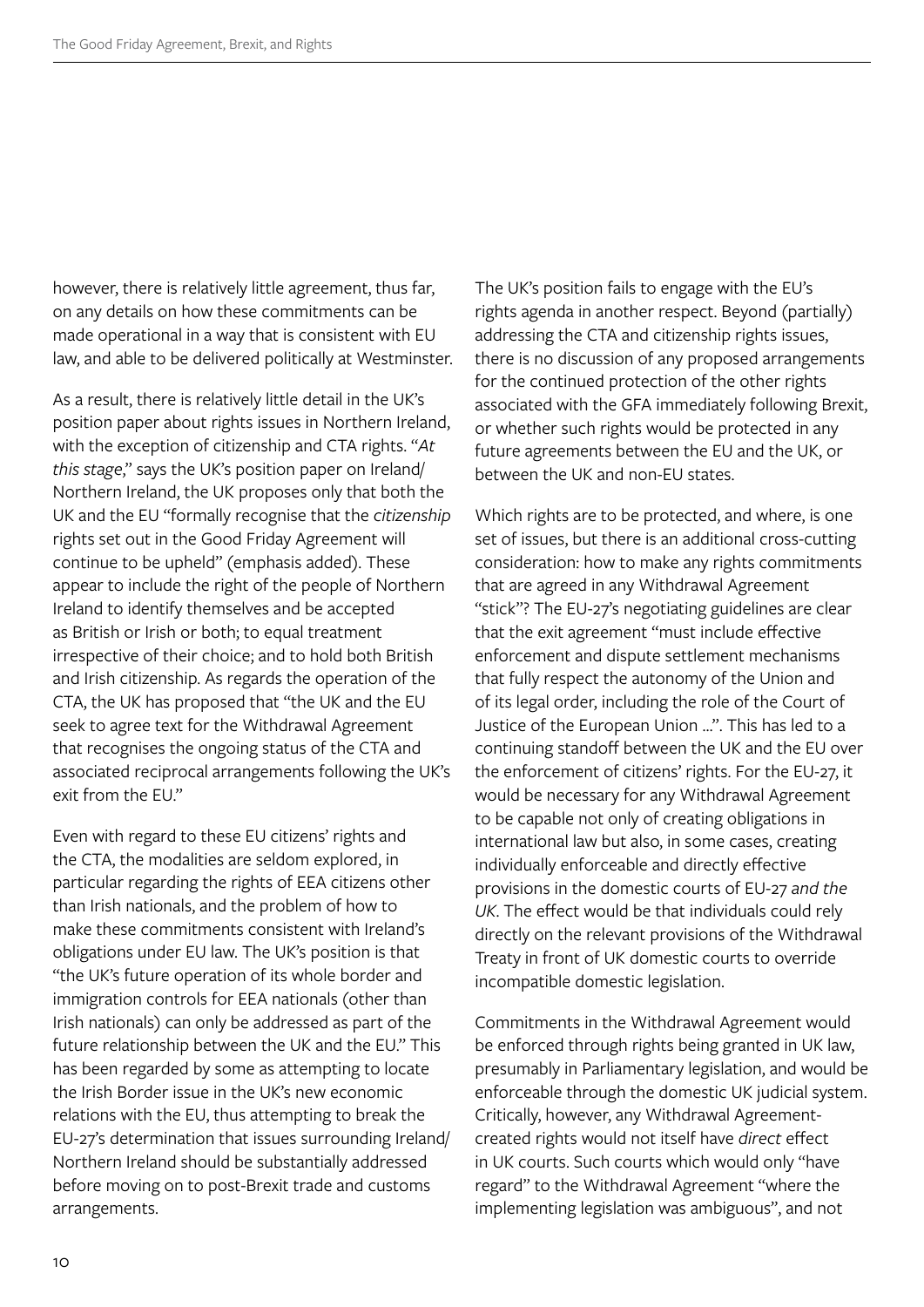otherwise. (This reflects a return to the traditional understanding of the relationship between international treaties and UK law, an understanding that was not adopted in the Human Rights Act.) The only barrier to permitting both express and implied repeal is the presumption that Parliament is presumed to have intended to legislate in conformity with the UK's international obligations – a presumption that is rebutted by clear Parliamentary language to the contrary. Commitments in any Withdrawal Agreement would, as a result, be subject to *any* subsequent, unambiguous Parliamentary legislation changing or revoking the domestic implementation of the rights protected.

## **Rights and the UK's Withdrawal Bill**

Although the UK's published position papers are lacking in detail in some cases, and lack engagement with the EU-27's position in others, the UK government negotiating positions need to be supplemented by the provisions of the European Union (Withdrawal) Bill for a more complete understanding of what is intended regarding the protection of rights in Northern Ireland after Brexit. The Bill was given its formal First Reading in July 2017, and its Second Reading in September 2017. It is currently in Committee, and a potentially lengthy and almost certainly extensive process of amendment, particularly in the House of Lords, can be anticipated. The Bill as published, therefore, should not be regarded set in stone, but rather as indicating the UK Government's *current* intentions only.

In most respects, the Bill does not distinguish between how rights in Northern Ireland and in the rest of the United Kingdom will be treated. The Withdrawal Bill provides that all EU-derived rights in domestic law (or some variation of them) will

continue in force even after the UK leaves the EU. The most significant exceptions to this general rule, so far as the practical application of rights is concerned, relate to the principle of the supremacy of EU law, the EU Charter of Fundamental Rights, and the general principles of EU law.

After Brexit, the supremacy of EU law will no longer obtain. Thus, although the current administration may commit to retain EU legal standards, future administrations will be under no obligation to do so and there would be nothing to prevent equality and human rights protections currently derived from, or supported by, EU law being eroded over time. The EU Charter of Fundamental Rights will not apply in UK law after exit, as there is an explicit provision in the Bill preventing this. EU law's general principles, including the EU's fundamental rights jurisprudence, will also generally not apply after Brexit. The Bill confusingly refers to the continuing role of "fundamental rights", but it would seem that this is a reference to "fundamental rights" in common law, not in EU law.

The Bill enables the UK to comply with its international obligations by giving a power to Ministers to make regulations that remedy any breaches of international obligations arising from withdrawal from the EU. Secondary legislation made under the power in this clause can do anything an Act of Parliament might. This is subject to limitations, such as not being able to amend the Human Rights Act, but it does allow amendment of the Northern Ireland Act 1998, as does the power to implement the contents of any withdrawal agreement. Regulations may make any provision that could be made by an Act of Parliament (including modifying the contents of the Bill itself when it is enacted). But regulations may not amend, repeal or revoke the Human Rights Act 1998.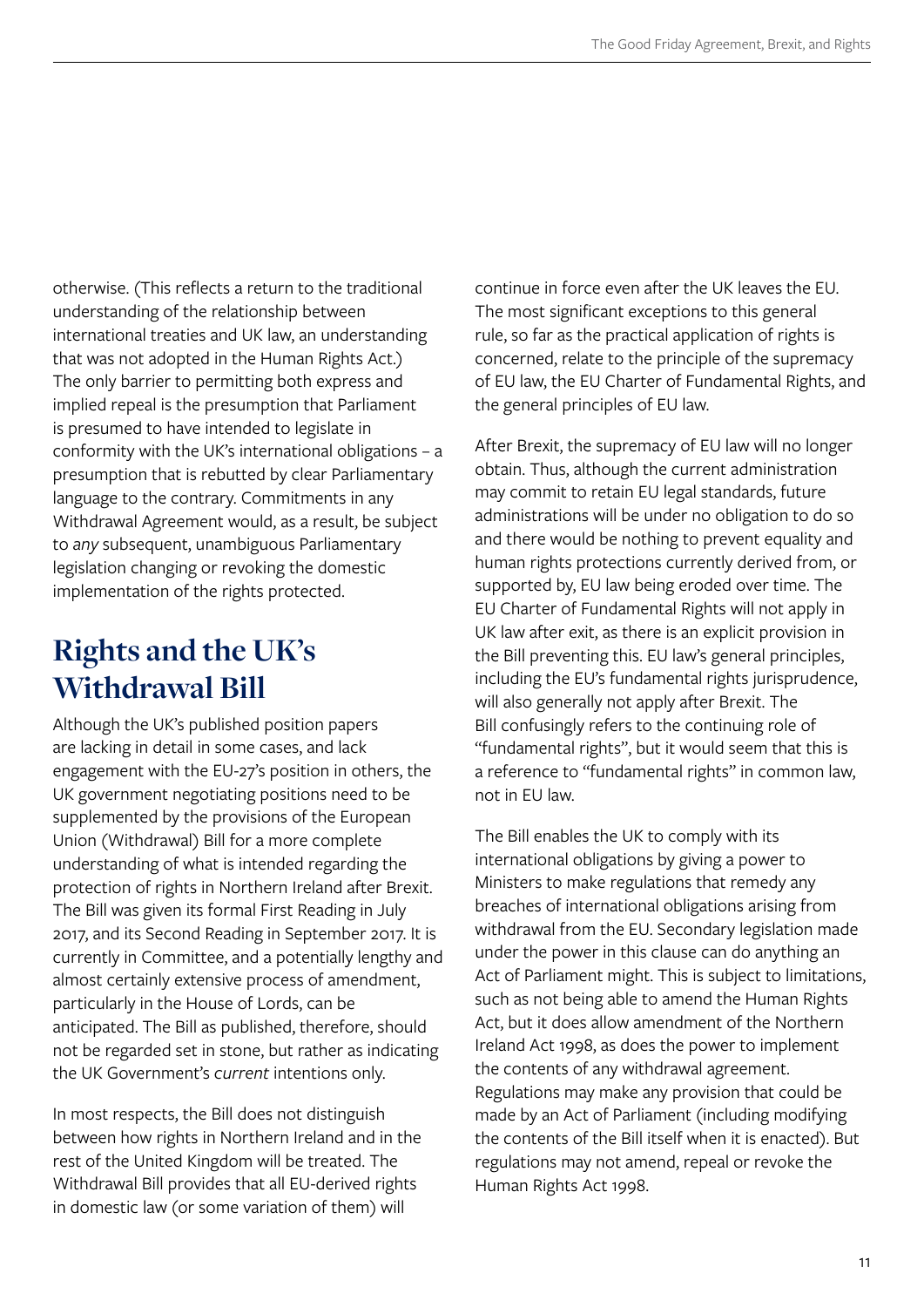In one significant respect, however, Northern Ireland is distinguished, together with Wales and Scotland. We have seen that institutions in Northern Ireland have had devolved to them broad powers over areas of rights. As currently envisaged in the Withdrawal Bill, the UK government intends that with regard to those devolved policy fields that are not currently subject to the EU *acquis*, devolved institutions will continue to be able to legislate, subject to the broad constraints set out in the NIA 1998 and other legislation. So, for example, the issue of same-sex marriage equality, which is not currently part of the EU acquis, would remain a matter for the Assembly after exit, to the same extent as it is before exit.

However, the UK government's proposal regarding EU-derived rights is that powers over these areas would be returned to the *UK Parliament*, even in those areas where the implementation of EU policy at the domestic level is currently devolved. The Bill provides that the devolved legislatures or administrations may only modify retained EU law to the extent that they had the competence to do so immediately before exit. The effect of this is that what was a common *European* approach will now become a common *United Kingdom* approach on exiting from the EU.

According to the Explanatory Memorandum, the UK Government "hopes to rapidly identify, working closely with devolved administrations, areas that do not need a common framework and which could therefore be released from the transitional arrangement by this power. This process will be led by the First Secretary of State and supported by the relevant territorial Secretary of State and will begin immediately following the Bill's introduction." The approach adopted, it is said, "allows for the UK Government to hold discussions with the devolved administrations to establish areas where a common approach is or is not required, to help

determine where UK frameworks might need to be kept after exit." Given that there is currently no Northern Ireland Executive in existence, however, it is particularly unclear what, if any, mechanism is available for these negotiations.

Even if the Northern Ireland Executive is reformed, however, the UK arguably lacks effective intra-UK intergovernmental mechanisms capable of dealing with these issues. The Joint Ministerial Committee, intended to bring together the leaders of the devolved administrations of Scotland, Wales and Northern Ireland with the United Kingdom government to consider the implications of Brexit, has been marginalised, and the traditional view of British constitutionalism apparent in the Supreme Court's judgment in *Miller* (in particular, the refusal to accord any legal status to the constitutional conventions protecting devolution arrangements) does little to discourage a top-down, commandand-control attitude from London, rather than negotiation.

In addition, the looming problems arising for the protection of rights in Northern Ireland have received scarcely any attention in the UK-wide debate on Brexit, which is hardly surprising given the extraordinarily low profile of Irish issues generally in Brexit debates before and since the referendum. Describing Ireland/Northern Ireland as a mere sideshow in British politics would be seen by many on the island of Ireland to be overly generous. And these issues are themselves overshadowed by the fact that the current UK government is dependent on the Democratic Unionist Party (which overwhelmingly derives its support from one section of the community in Northern Ireland) for its Parliamentary majority. If a comprehensive form of direct rule from London were to be introduced, over the objections of the Irish Government, any negotiations would be even more controversial, since Northern Ireland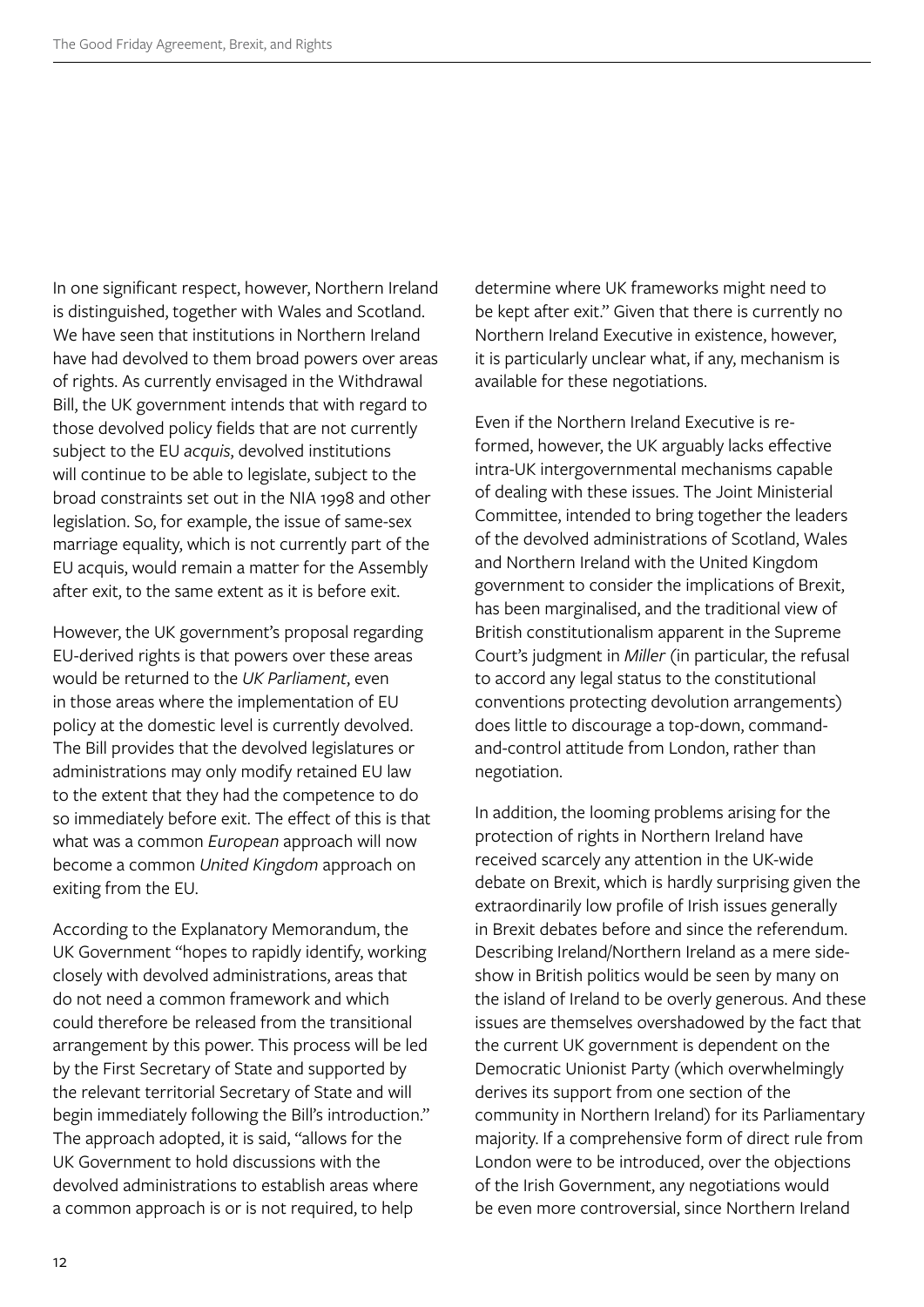interests would be represented by UK ministers – involving, arguably, a conflict of interests.

In the currently unlikely event that serious negotiations on the protection of rights in Northern Ireland post-Brexit were to be undertaken on a UK intergovernmental level, it is very uncertain what could be contemplated. In that context, one of the Northern Ireland issues left unresolved in the *Miller* case – the scope of obligations arising under section 75 of the Northern Ireland Act 1998 – could reappear, in the form of a request to subject proposals emerging from negotiations to an equality impact assessment.

Issues that might emerge include: whether any common UK policy frameworks should treat Northern Ireland as a special case; how the rights of Northern-Irish born holders of Irish passports will be guaranteed in the future; whether a Bill of Rights applying to Northern Ireland could be used to guarantee rights that are seen to be under threat (does this breathe new life into the Northern Ireland Bill of Rights proposed by the Northern Ireland Human Rights Commission?); whether there is some merit in a further all-island articulation of rights (itself contemplated in the GFA, and taken up in the work of the joint committee of the Irish and Northern Irish Human Rights Commissions); how rights should be effectively enforced (should a human rights court with judges drawn from both jurisdictions and beyond be contemplated, for example?); whether, if a common position on rights in Northern Ireland and Ireland were to be maintained, this could mean that there should be some continuing role for the CJEU, if only in ensuring that the rights of Northern Irelandborn citizens of Ireland (and thus EU citizens) are protected.

That these issues will need to be considered *somewhere* is clear, but at the moment it seems more likely that they will arise in the Brussels negotiations themselves rather than be resolved at the UK intergovernmental level.

These speculations aside, the further question arises whether such discussions (whether conducted in London or Brussels) would in any event be significantly limited by existing UK policy positions. Would the UK government regard the current EU policy framework on areas of human rights and equality, for example, as an area requiring a common UK policy framework, or would it be prepared to allow Northern Ireland to adopt a different policy framework in those areas currently the subject of a common EU policy framework? The White Paper identifies two criteria that indicate that UK government might be loath to allow important aspects of the rights framework in Northern Ireland to be devolved to Northern Ireland institutions, namely the importance of being able to secure trade deals with third countries, and the need to protect the "single market" in the UK.

As we have seen, compliance with future international trade obligations may arise in this context because equality requirements may come to be seen as giving rise to non-tariff barriers to trade in goods and services, or as a barrier to investment. So too, the argument may well be made that a common UK equality framework is necessary in order to lessen the likelihood that, for example, different equality frameworks in the England, Wales, Scotland, and Northern Ireland could give rise to an "adverse effect on the operation of the single market" within the United Kingdom. Intriguing though both of these arguments are, further consideration is hampered by the current absence of any real discussion of the fuller implications of either.

Unless and until the allocation of power to the centre is altered by Parliament, devolved institutions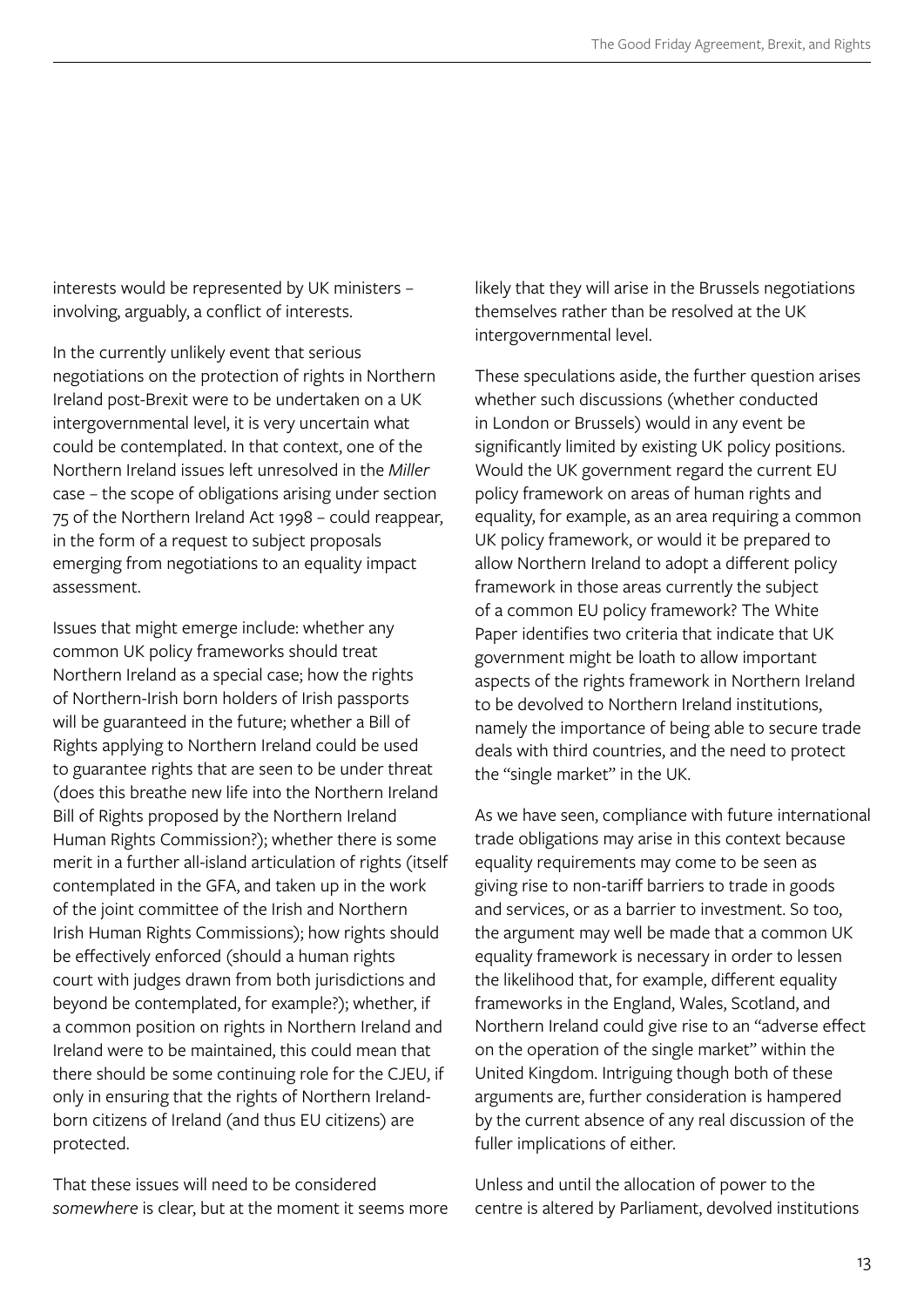in Northern Ireland would no longer be able to legislate, for example, in those areas of equality that were previously subject to a common EU equality framework. They would be required to retain the current EU approach to equality, which would now become the UK approach, until it was altered by Westminster. Essentially, the substantive *status quo* would be preserved at the UK level, subject to the UK Parliament deciding to alter it, and there would be no power at the devolved level to change this, thus significantly altering the shape of devolved government. That has various consequences, not least in preventing the devolved institutions from continuing to keep in step with common EU standards, even if they wanted to do so, despite the expectation in the GFA that the presence of EU law would be a continuing influence.

#### **About the Author**

Christopher McCrudden FBA, is Professor of Equality and Human Rights Law at Queen's University Belfast, and William W Cook Global Law Professor at the University of Michigan Law School. From 2011 to 2014, he held a Major Research Fellowship from the Leverhulme Trust. In 2013-14 he was a Fellow at the Straus Institute at New York University Law School. In 2014-15, he was a Fellow of the *Wissenschaftskolleg zu Berlin*. He is a practicing Barrister at Blackstone Chambers in London, and has been called to both the Northern Ireland Bar and the Bar of England and Wales. His main research focus is on human rights law. Currently, his research deals with the foundational principles underpinning human rights practice. He was awarded the American Society of International Law's prize for outstanding legal scholarship in 2008.